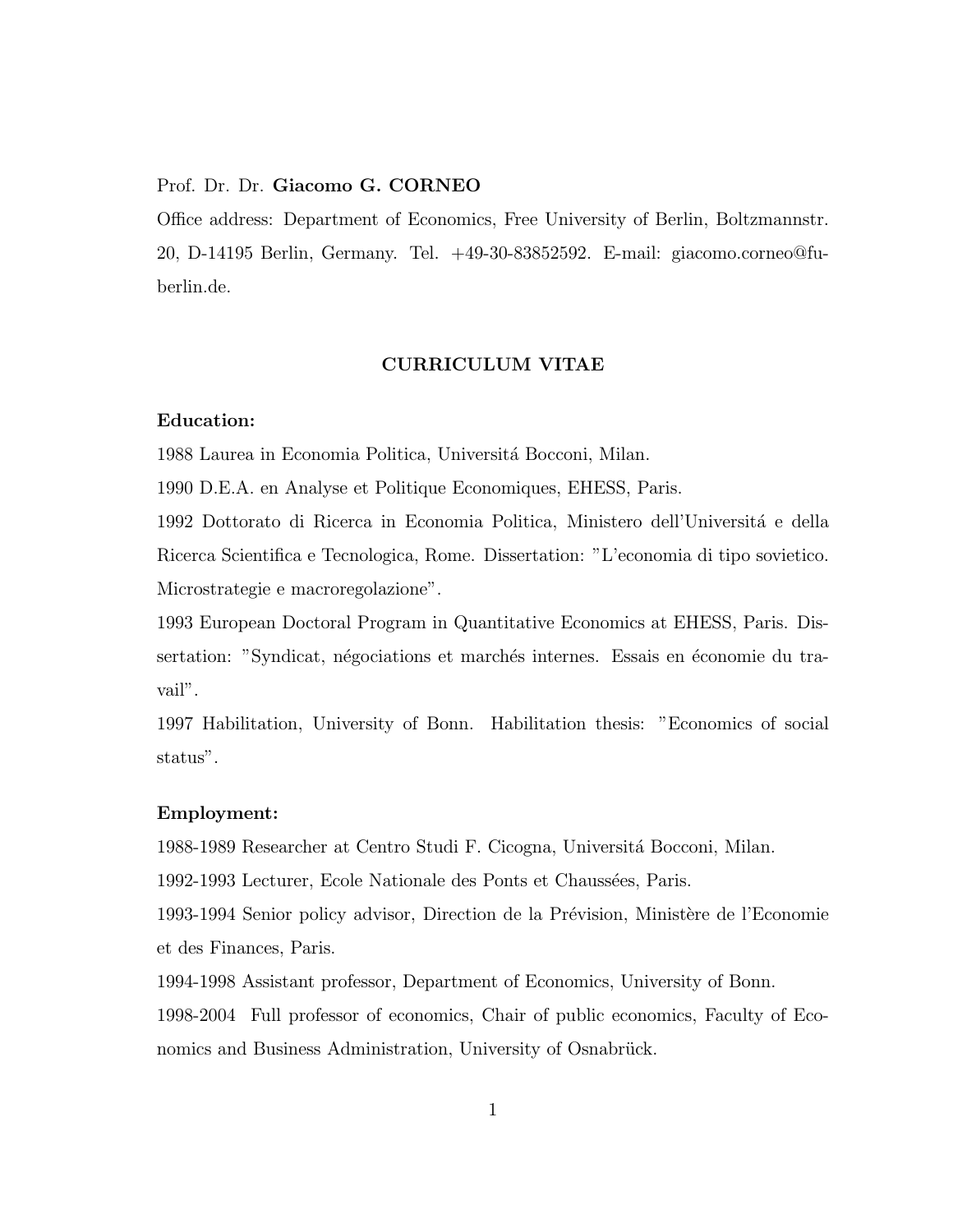since 2004 Full professor of economics, Chair of public economics, Faculty of Economics and Business Administration, Free University of Berlin.

## Visiting positions:

1990 Ceras, Ecole Nationale des Ponts et Chaussées, Paris.

1990-1991 Department of Economics, University of Bonn.

1991-1992 Delta, Paris.

1992-1993 Cepremap, Paris.

1997 Department of Economics, University of California at Berkeley.

1998 Department of Economics, University of Pennsylvania, Philadelphia.

2001 Departments of Economics and Political Science, Yale University, New Haven.

2001 McDonough School of Business, Georgetown University, Washington D.C.

#### Publications in refereed journals:

[65] Income redistribution and self-selection of immigrants (with G. Neidhofer), Journal of Public Economics 198 (2021), 104420.

[64] Some institutional design for shareholder socialism, Review of Social Economy 77 (2019), 33-55.

[63] Distributional effects of subsidizing retirement savings accounts (with C. Schröder and J. Konig), FinanzArchiv: Public Finance Analysis 74 (2018), 415-445.

[62] Ein Staatsfonds, der eine soziale Dividende nanziert, Perspektiven der Wirtschaftspolitik 19 (2018), 94-109.

[61] Time-poor, working, super-rich, European Economic Review 101 (2018), 1-19.

[60] Public stock ownership, Annuals of Public and Cooperative Economics 89 (2018),

11-24.

[59] Erbschaft und Eigenleistung im Vermogen der Deutschen: eine Verteilungsanalyse (with T. Bönke and C. Westermeier), *Perspektiven der Wirtschaftspolitik* 17 (2016),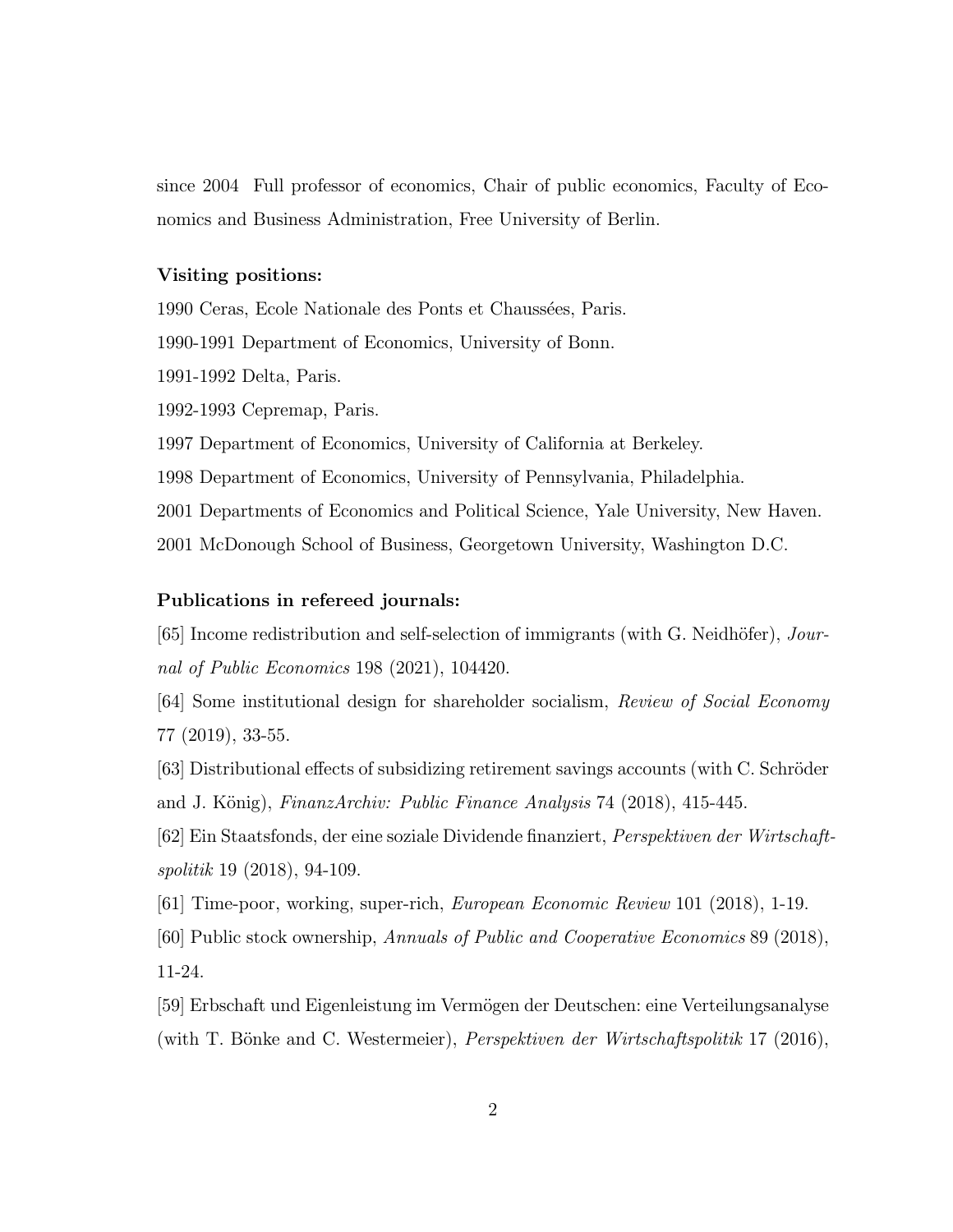35-53.

[58] Democratic redistribution and rule of the majority (with F. Neher), European Journal of Political Economy 40 (2015), 96-109.

[57] Earnings inequality in Germany and its implications, Economic and Political Studies 3 (2015), 60-84.

[56] Income inequality from a lifetime perspective, Empirica 42 (2015), 225-239.

[55] Lifetime earnings inequality in Germany (with T. Bönke and H. Lüthen), *Journal* of Labor Economics 33 (2015), 171-208.

[54] Die relative Bezahlung der Hochqualizierten in Staat und Privatwirtschaft, Deutschland 1977-2011, Der moderne Staat 7 (2014), 415-436.

[53] Income inequality and self-reported values (with F. Neher), Journal of Economic Inequality 12 (2014), 49-71.

[52] Work norms, social insurance and the allocation of talent, Journal of Public Economics 107 (2013), 79-92.

[51] Effective taxation of top incomes in Germany (with S. Bach and V. Steiner), German Economic Review 14 (2013), 115-137.

[50] A note on the taxation of couples under income uncertainty, FinanzArchiv 69 (2013), 129-134.

[49] Work norms and the welfare state, CESifo Economic Studies 58 (2012), 599-625.

[48] Optimal top marginal tax rates under income splitting for couples (with S. Bach and V. Steiner), European Economic Review 56 (2012), 1055-1069.

[47] Bewertung der Riester-Rente: Volkswirtschaftliche Kriterien und Anforderungen an die Daten (with C. Schroder), Zeitschrift fur Sozialreform 58 (2012), 235-257.

[46] Stakeholding as a new development strategy for Saudi Arabia, Review of Middle East Economics and Finance 7 (2011),  $N^{\circ}$  1, Article 1.

[45] Nationalism, cognitive ability, and interpersonal relations, International Review of Economics 57 (2010), 119-141.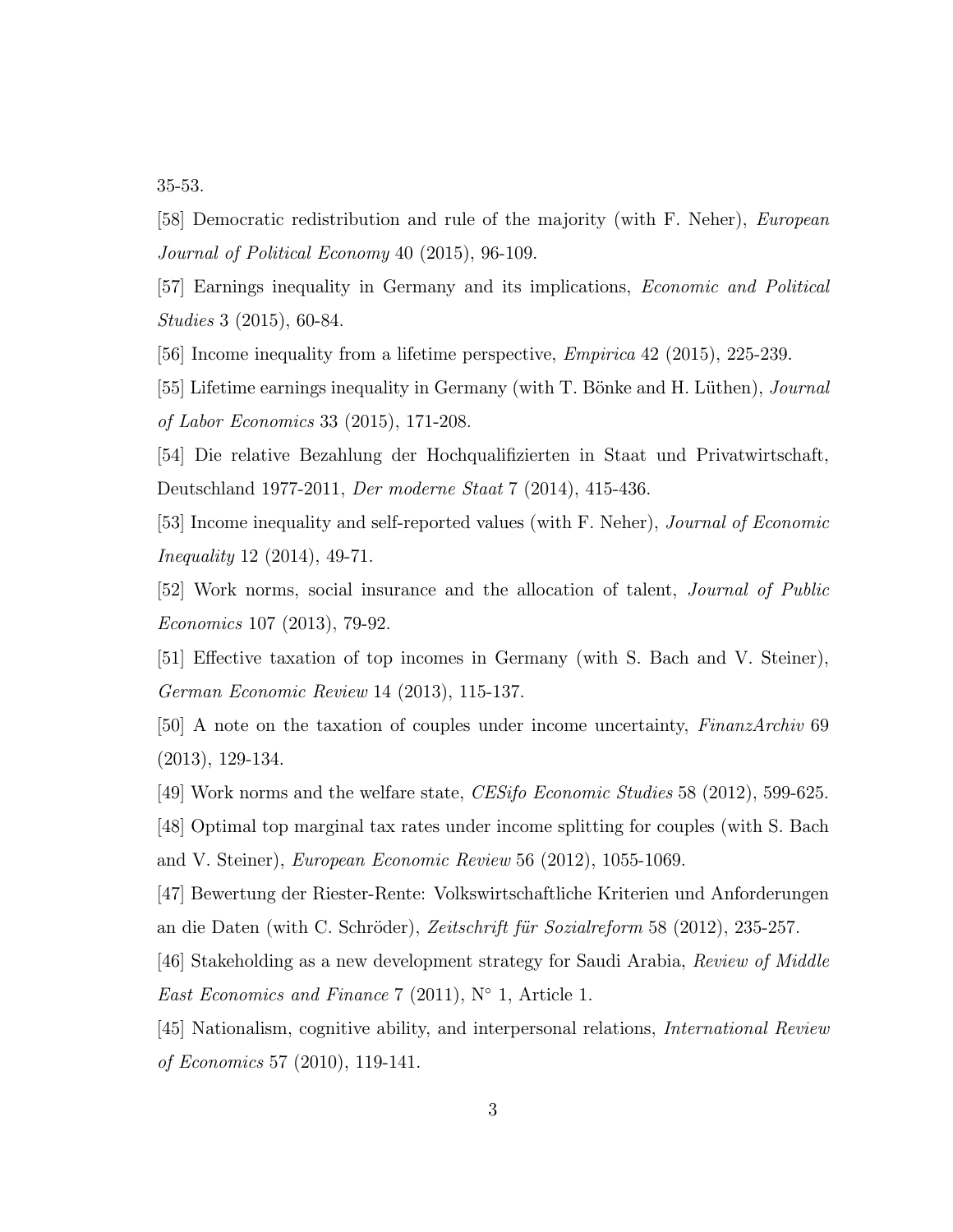[44] Symbolic values, occupational choice, and economic development (with O. Jeanne), European Economic Review 54 (2010), 237-251.

[43] A theory of tolerance (with O. Jeanne), Journal of Public Economics 93 (2009), 691-702.

[42] The Riester scheme and private savings: An empirical analysis based on the German SOEP (with M. Keese and C. Schroder), Schmollers Jahrbuch 129 (2009), 321-332.

[41] From bottom to top: The entire income distribution in Germany, 1992-2003 (with S. Bach and V. Steiner), Review of Income and Wealth (2009), 303-330.

[40] What's the monetary value of distributive justice? (with C. Fong), Journal of Public Economics 92 (2008), 289-308.

[39] Charity and redistributive taxation in a unionized economy, Labour Economics 15 (2008), 831-843.

[38] Was hätte man sonst machen können? Alternativszenarien zur rot-grünen Einkommensteuerreform (with T. Bönke), Schmollers Jahrbuch 126 (2006), 489-519.

[37] Media capture in a democracy: The role of wealth concentration, Journal of Public Economics 90 (2006), 37-58.

[36] Verteilungsarithmetik der rot-grunen Einkommensteuerreform, Schmollers Jahrbuch 125 (2005), 299-314.

[35] The rise and likely fall of the German income tax, 1958-2005, CESifo Economic Studies 51 (2005) 159-186.

[34] Work and television, European Journal of Political Economy 21 (2005), 99-113.

[33] Capital taxation may survive in open economies (with M. Braulke), Annals of Economics and Finance 5 (2004), 237-244.

[32] Working in public and private firms (with R. Rob), *Journal of Public Economics* 87 (2003), 1335-1352.

[31] The efficient side of progressive income taxation, *European Economic Review* 46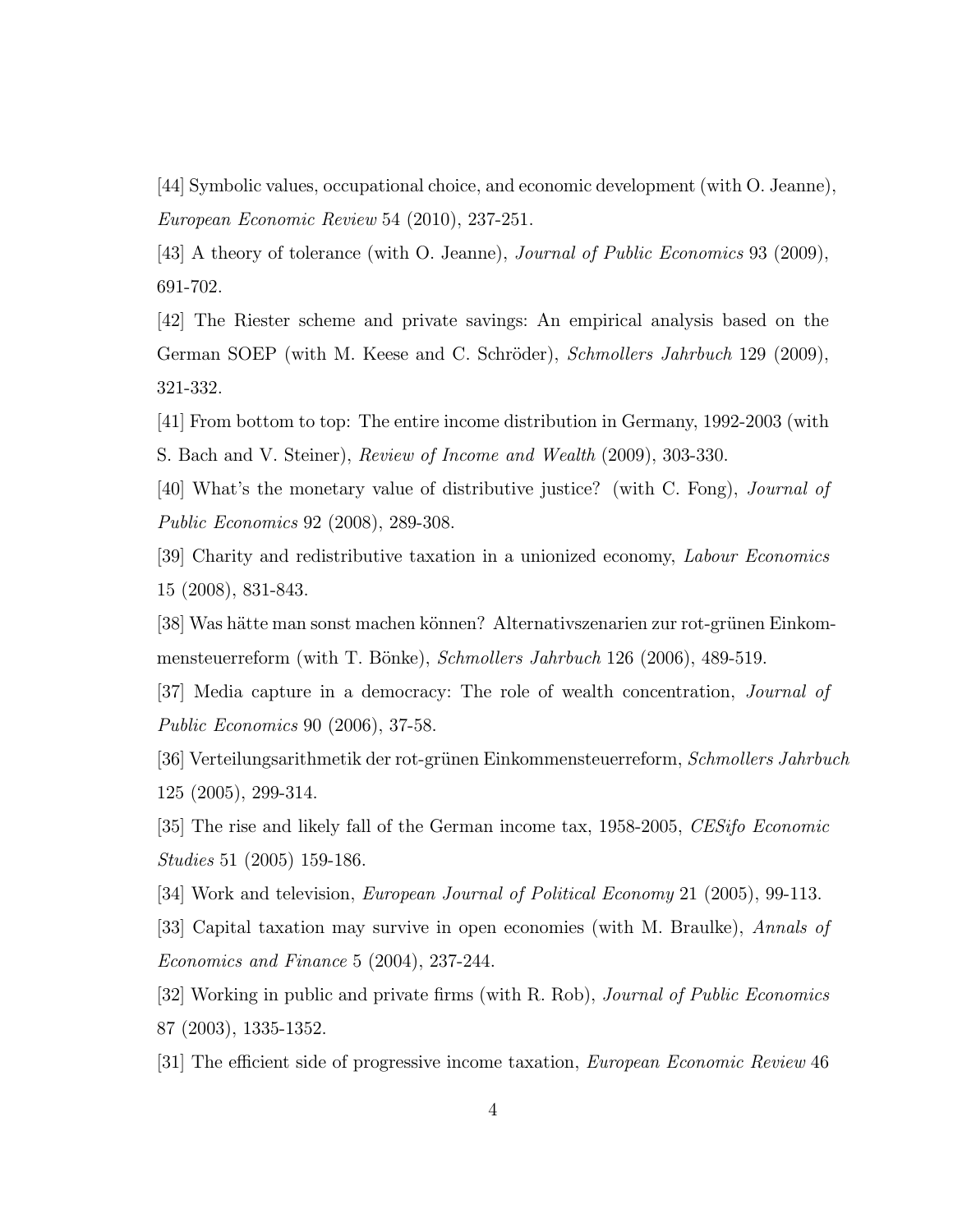(2002), 1359-1368.

[30] Individual preferences for political redistribution (with H. P. Grüner), *Journal of* Public Economics 83 (2002), 83-107 .

[29] On relative-wealth effects and long-run growth (with O. Jeanne), Research in Economics 55 (2001), 349-358.

[28] Inequality and the State: Comparing U.S. and German Preferences, Annales d'Economie et de Statistique 63-64 (2001), 283-296.

[27] Status, the distribution of wealth, and growth (with O. Jeanne), Scandinavian Journal of Economics 103 (2001), 283-293.

[26] Social limits to redistribution (with H. P. Grüner), *American Economic Review* 90 (2000), 1491-1507.

[25] Public pensions, unemployment insurance, and growth (with M. Marquardt), Journal of Public Economics 75 (2000), 293-311.

[24] Trade union membership: Theories and evidence for Italy (with D. Checchi), Lavoro e Relazioni Industriali 2 (2000), 151-186.

[23] Pecuniary emulation, inequality and growth (with O. Jeanne), European Economic Review 43 (1999), 1665-1678.

[22] Segmented communication and fashionable behavior (with O. Jeanne), Journal of Economic Behavior & Organization 39 (1999), 371-385.

[21] Social organization in an endogenous growth model (with O. Jeanne), International Economic Review 40 (1999), 711-725.

[20] Social organization, status, and savings behavior (with O. Jeanne), Journal of Public Economics 70 (1998), 37-51.

[19] Taxpayer-consumers and public pricing, Economics Letters 57 (1997), 235-240.

[18] Conspicuous consumption, snobbism and conformism (with O. Jeanne), Journal of Public Economics 66 (1997), 55-71.

[17] Wage formation under union threat effects: Theory and empirical evidence (with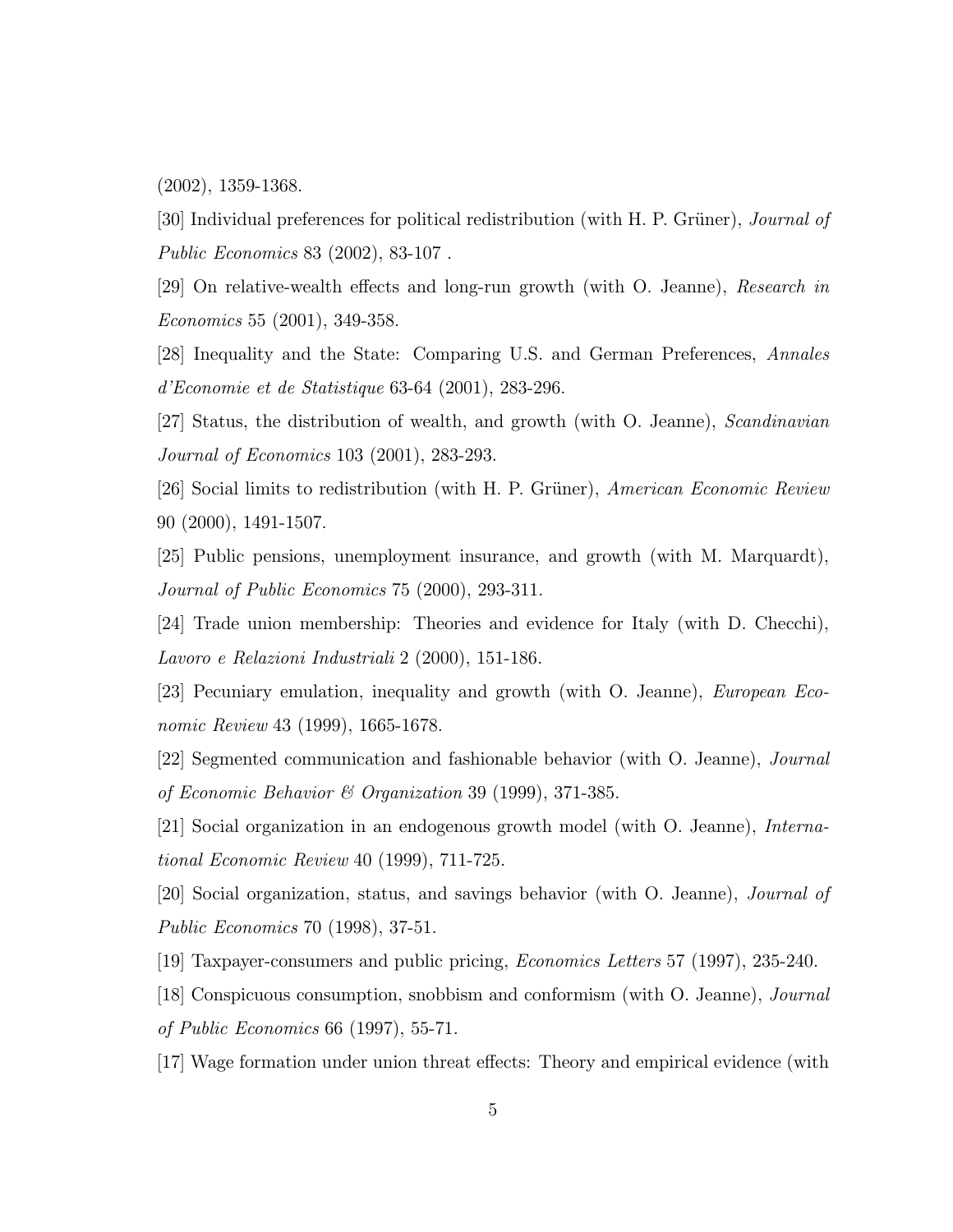C. Lucifora), Labour Economics 4 (1997), 265-292.

[16] The theory of the open shop trade union reconsidered, Labour Economics 4 (1997), 71-84.

[15] On relative wealth effects and the optimality of growth (with  $O$ . Jeanne), *Eco*nomics Letters 54 (1997), 87-92.

[14] Snobs, bandwagons, and the origin of social customs in consumer behavior (with O. Jeanne), Journal of Economic Behavior & Organization 32 (1997), 333-348.

[13] Distributional implications of a shorter working week: An unpleasant note, Journal of Economics 62 (1995), 25-31.

[12] Social custom, management opposition and trade union membership, European Economic Review 39 (1995), 275-292.

[11] National wage bargaining in an internationally integrated product market, European Journal of Political Economy 11 (1995), 107-116.

[10] Oligopole mixte dans un marche commun (with O. Jeanne), Annales d'Economie et de Statistique 33 (1994), 73-90.

[9] Ajustement des cotisations sociales et ch^omage d'equilibre, Economie et Prevision 115 (1994), 107-116.

[8] La reduction du temps de travail dans les modeles de ch^omage d'equilibre: une revue de la littérature, *Economie et Prévision* 115 (1994), 63-73.

[7] Feasibility of predatory pricing in a capacity-constrained duopoly (with O. Jeanne), Ricerche Economiche 47 (1993), 355-361.

[6] Semi-unionized bargaining with endogenous membership and management opposition, Journal of Economics 57 (1993), 169-188.

[5] Job rights and labor productivity in a soviet-type economy, Journal of Comparative Economics 17 (1993), 113-128.

[4] Un modele simple de la relation ministere-entreprise en conditions d'approvisionnement incertain, Revue d'Etudes Comparatives Est-Ouest 23 (1992), 61-76.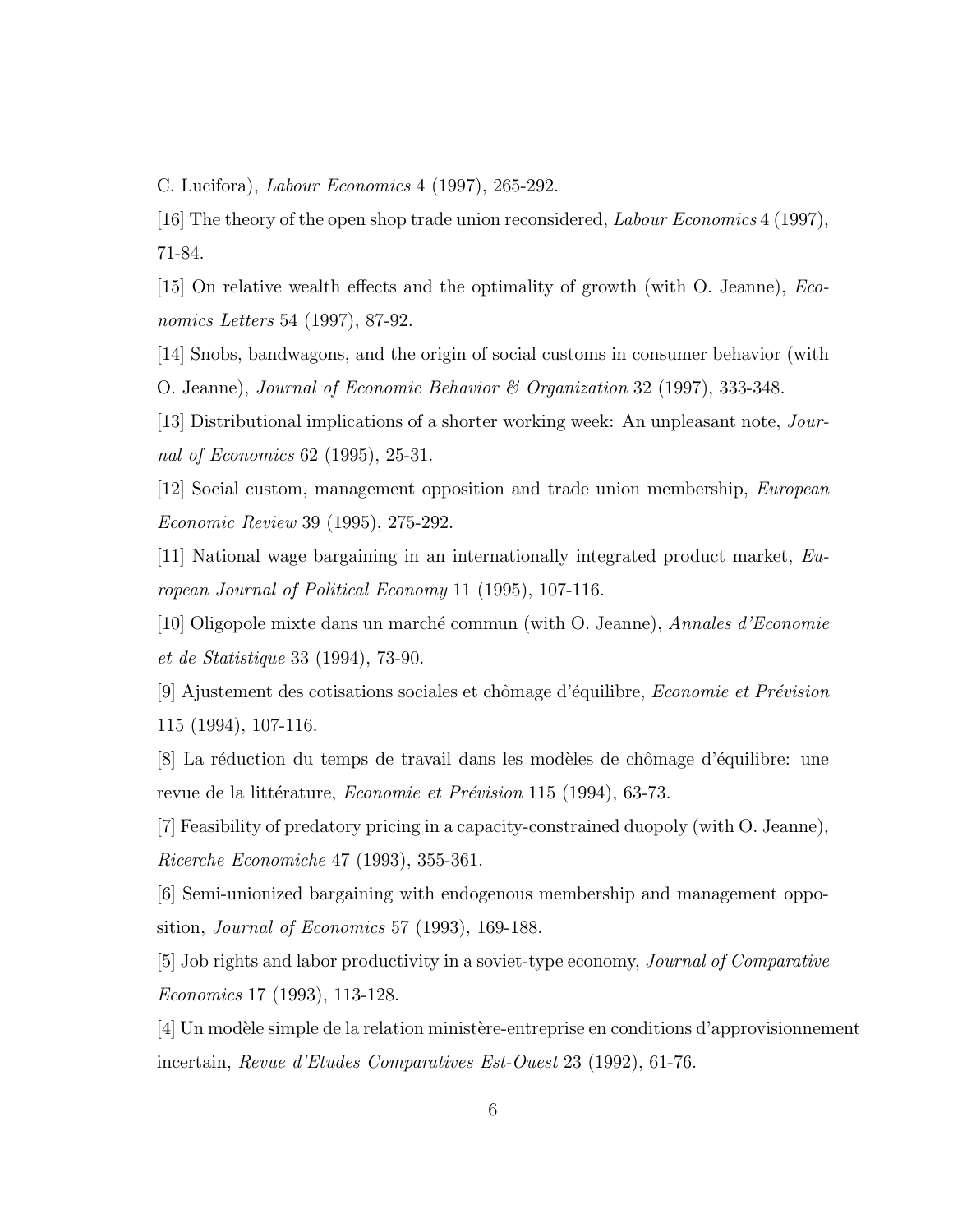[3] Regolazione e crisi strutturale delle economie di tipo sovietico, Economia e Politica Industriale 19 (1992), 123-140.

[2] Pianicazione ed oligopolio di tipo sovietico, Note Economiche 22 (1992), 334-346.

[1] Janos Kornai, ovvero le basi teoriche del punto di vista riformatore in Ungheria, Economia e Politica Industriale 15 (1988), 273-285.

# Books:

[3] Bessere Welt, Goldegg: Wien (2014). Translations in English as "Is Capitalism Obsolete?" (Harvard University Press, 2017), Japanese (Iwanami Shoten, 2018), French (Markus Haller, 2018), Italian (Rosenberg & Sellier, 2020).

[2] New Deal für Deutschland, Campus: Frankfurt a. M. (2006).

[1] Offentliche Finanzen: Ausgabenpolitik, Mohr Siebeck: Tübingen (2003;  $2^{nd}$  edition: 2007;  $3^{rd}$  edition: 2009;  $4^{th}$  edition: 2012;  $5^{th}$  edition: 2018).

## Contributions to volumes:

[14] Public stock ownership, in Bernier, L., Florio, M., Bance, P. (eds.), The Routledge Handbook of State-Owned Enterprises, Routledge: London (2020), 339-353.

[13] Lifetime perspectives on inequality, in: Anand, P., Chiappero-Martinetti, E., Corneo, G., Mcknight, A., Moro, E., O`brien, D., Peragine, V. and Stuhler, J., Multidimensional Perspectives on Inequality: Conceptual and Empirical Challenges, Publications Office of the European Union: Luxembourg (2020), 30-39.

[12] Offentliches Kapital: Ein evolutionäres Programm für mehr Demokratie und Wohlstand, in: J. Lange und A. Brandt (eds.), Viel Geld, wenig Investitionen. Wie konnen langfristige Investitionen gestarkt und nanziert werden?, Loccumer Protokoll: Rehburg-Loccum (2016), 95-110.

[11] Germany: Rising inequality and the transformation of Rhine capitalism (with S. Zmerli and R. Pollak), in: Nolan, B. et al. (eds.), Changing Inequalities & Societal Impacts in Rich Countries, Oxford University Press: Oxford (2014), 271-298.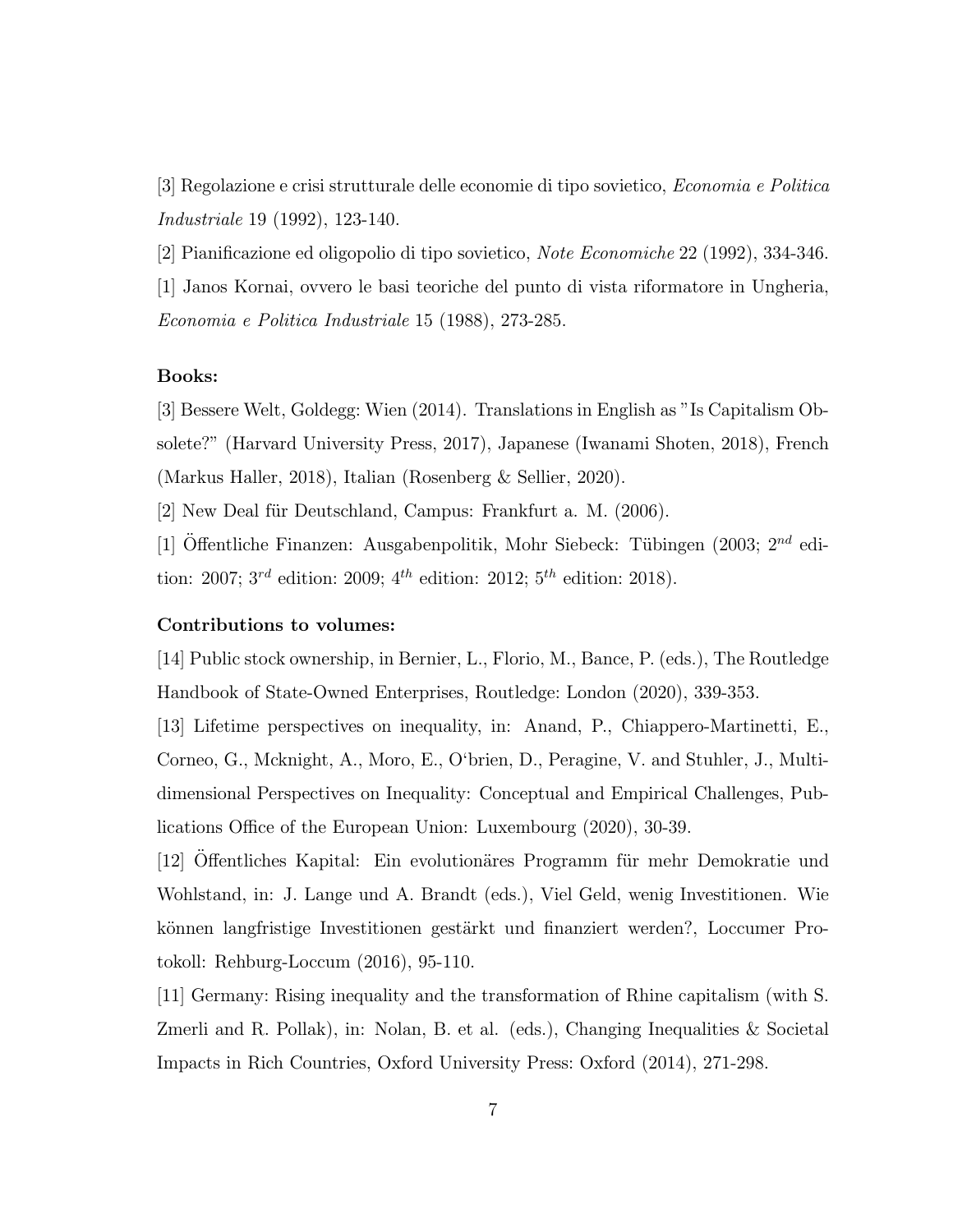[10] Lebenseinkommensungleichheit westdeutscher Manner: Ergebnisse auf Basis deutscher Sozialversicherungsdaten fur die Jahrgange 1938-1944 (with T. Bonke and H. Luthen), in Deutsche Rentenversicherung Bund (ed.), Gesundheit, Migration und Einkommensungleichheit, DRV-Schriften Band 55: Berlin (2010), 232-249.

[9] Einkommenskonzentration in Europa, in Osterreichische Nationalbank (ed.), Di mensions of inequality in the EU, ONB: Vienna (2009), 107-126.

[8] La solidarité possible d'un nouveau "New Deal", in: V. Peillon (ed.), Inégalités et justice sociale - Débats et défis contemporains. Institut Edgar Quinet: Paris (2008), 205-219.

[7] Trennung von Infrastruktur und Betrieb: sektorubergreifende Grundsatzdebatte, in: Beiträge zur öffentlichen Wirtschaft, Band 26, Gesellschaft für öffentliche Wirtschaft: Berlin (2008), 66-68.

[6] Steuern die Steuern Unternehmensentscheidungen?, in Truger, A. (ed.), Konnen wir uns Steuergerechtigkeit nicht mehr leisten?, Metropolis: Marburg (2005), 15-38.

[5] Dienstleistungen des öffentlichen Personennahverkehrs zwischen Eigenerstellung und Wettbewerb, in: Beiträge zur öffentlichen Wirtschaft, Band 22, Gesellschaft für  $\ddot{\text{off}}$ entliche Wirtschaft: Berlin (2005), 157-159.

[4] Wieso Umverteilung? Einsichten aus okonometrischen Umfrageanalysen, in Genser, B. (ed.), Finanzpolitik und Umverteilung, Duncker & Humblot: Berlin (2004), 55-88. [3] Aufgabenregulierung im Allgemeininteresse am Beispiel des OPNV, in: Wis senschaftlicher Beirat der Gesellschaft für öffentliche Wirtschaft (ed.), Liberalisierung im öffentlichen Personennahverkehr, Gesellschaft für öffentliche Wirtschaft: Berlin (2002), 16-22.

[2] I salari di ecienza, in: Brucchi, L. (ed.), Manuale di Economia del Lavoro, Il Mulino: Bologna (2001), 315-330.

[1] Anreiztheorie zur Regulierung naturlicher Monopole, in: Verein der Freiburger Wirtschaftswissenschaftler (ed.), Offen für Reformen?, Nomos Verlag: Baden-Baden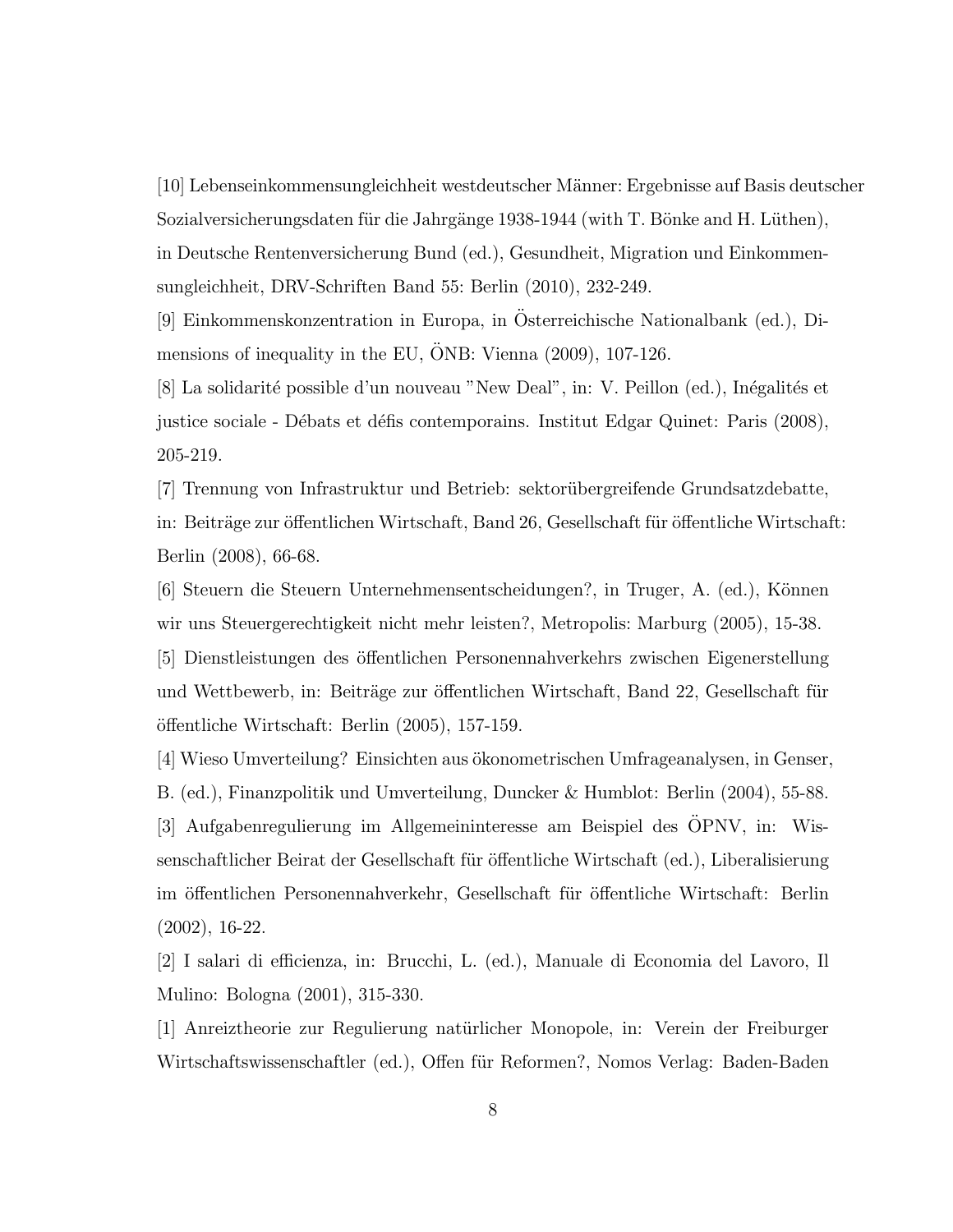(1998), 291-310.

#### Book reviews, policy papers and other selected publications:

[20] Eine universelle Zusatzrente durch optimierte Risikoubernahme, ifo Schnelldienst 72 (2019), 8-11.

[19] Alternativ Wirtschaften, Praxis Politik (2017) 6, 4-8.

[18] Kreuz und quer durch die deutsche Einkommensverteilung, Perspektiven der Wirtschaftspolitik 16 (2015), 109-126.

[17] Kapitalismus: Alternative in Sicht?, Aus Politik und Zeitgeschichte 65 (2015), 24-32.

[16] Investitionsfonds und sozialistische Ziele, SPW 207 (2015), 44-50.

 $[15]$  Kapitalsteuern und öffentliches Eigentum, Berliner Debatte Initial 26 (2015), 119-127.

[14] Public capital in the 21st century, Social Europe Journal (2014), research essay n 2:

[13] Das öffentliche Kapital im 21. Jahrhundert, Gegenblende 30 (2014).

[12] Demokratie und Eigentum neu denken, Agora 24 4 (2014), 64-70.

[11] Bitte Schulden machen, Cicero, Juni (2011), 112-114.

[10] Welche Steuerpolitik gehort zum "sozialdemokratischen Modell"?, WISO direkt, April (2010), 1-4.

[9] Steuerpolitik in nanzkritischen Zeiten, Wirtschaftsdienst 89/5 (2009), 282-3.

[8] Book review of M. Florio (ed.), "Cost-Benet Analysis and Incentives in Evaluation. The Structural Funds of the European Union", Journal of Economics 94 (2008), 283-286.

[7] Book review of J. Kornai, "By Force of Thought. Irregular Memoirs of an Intellectual Journey", Journal of Economics 92 (2007), 100-101.

[6] New Deal fur Deutschland als wirtschaftspolitische Alternative, Wirtschaftsdienst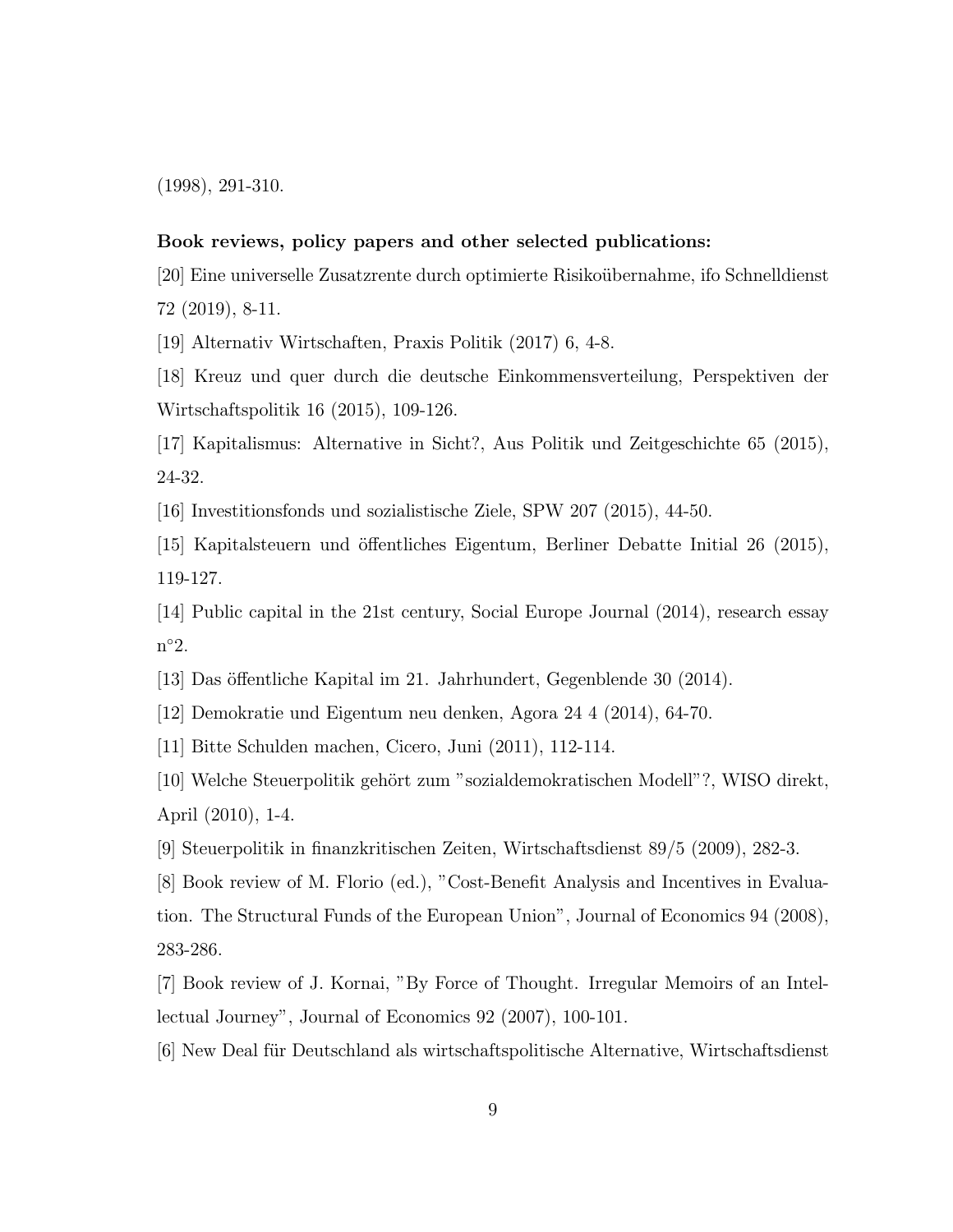87/3 (2007), 199-204.

[5] Editorial - The Journal of Economics, 75 years ago and now, Journal of Economics 84 (2005), iii-vi.

[4] In memoriam Dieter Bös (with C. Seidl), Journal of Economics 82 (2004), iii-vii.

[3] Book review of K. Niehoff, "Kommunale Benutzungsgebühren",  $Z\ddot{o}gU/J$ ournal for Public and Nonprofit Services 26 (2003), 209-11.

[2] Book review of G. Mason, "Conspicuous Consumption", Journal of Economics 70 (1999), 95-98.

[1] Editorial preface (with T. Piketty), Journal of Public Economics 70 (1998), 1-4.

## Referee for:

American Economic Journal: Economic Policy, American Economic Review, Annales d'Economie et de Statistique, Economica, Economic Inquiry, Economic Journal, Economics Letters, Economic Systems, Economie et Prevision, European Economic Review, European Journal of Political Economy, Finanzarchiv, German Economic Review, IMF Staff Papers, International Economic Review, International Tax and Public Finance, Journal of Comparative Economics, Journal of Economic Growth, Journal of Economics, Journal of Economic Surveys, Journal of Economic Theory, Journal of Evolutionary Economics, Journal of Public Economics, Labour Economics, Recherches Economiques de Louvain, Research in Economics, Scandinavian Journal of Economics, Social Choice and Welfare, Social Science Quarterly, Zeitschrift fur Wirtschafts- und Sozialwissenschaften.

#### Awards and honors:

1988 Gold medal for best graduates, Universita Bocconi, Milan. 1991-1993 SPES scholarship of the European Commission. 1996-2000 Member of the Roster of Consultants of the World Bank.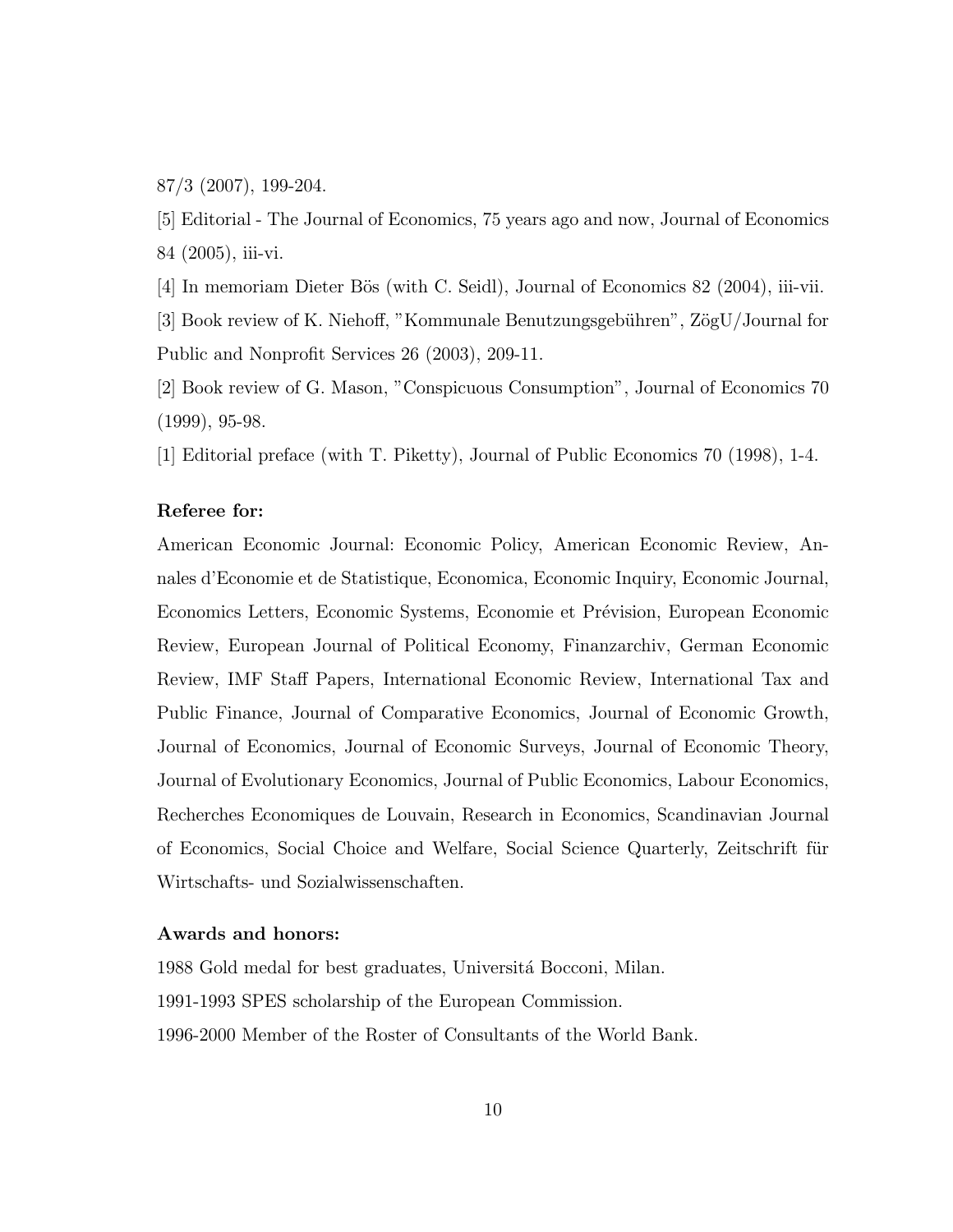1996 Organizer of the International Seminar in Public Economics and SFB 303 Conference on "The Economics of Status".

1997 Member of the Programme Committee of the 12th Congress of the European Economic Association.

1998 Guest editor of the special issue of the Journal of Public Economics on "The Economics of Status".

1998-2003 Associate editor of the Journal of Economics.

since 2000 Research fellow at CEPR, London.

since 2000 Research fellow at CESifo, Munich.

since 2001 Research fellow at IZA, Bonn.

2002 Member of the Programme Committee of the 17th Congress of the European Economic Association.

2002-2003 Dean of the Faculty of Economics and Business Administration, University of Osnabrück.

since 2003 Member of the Wissenschaftlicher Beirat, Gesellschaft für öffentliche Wirtschaft. 2003-2004 Member of the Wissenschaftlicher Beirat zur Faktischen Anonymisierung

der Lohn- und Einkommensteuerstatistik, Statistisches Bundesamt, Wiesbaden.

since 2003 Member of the Scientic Committee of the Doctoral Programme in the Economics and Finance of Public Administration, Milan.

since 2004 Editor-in-Chief of the Journal of Economics.

2004 Member of the Programme Committee of the 59th European Meeting of the Econometric Society.

2005 Member of the Programme Committee of the Annual Meeting of the International Institute of Public Finance.

2008 Member of the Programme Committee of the 23th Congress of the European Economic Association.

2009 Member of the Programme Committee of the 24th Congress of the European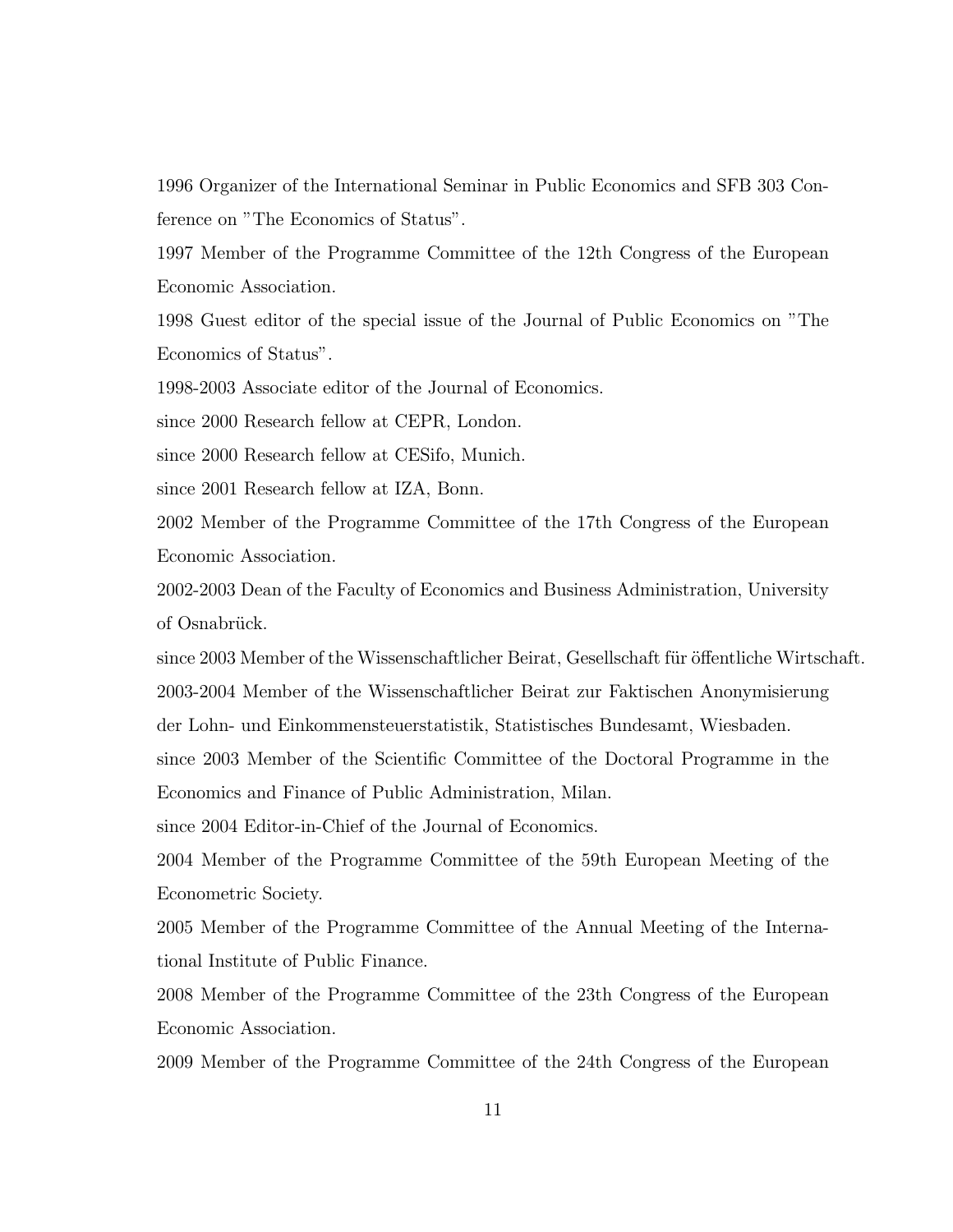Economic Association.

2010 Member of the Programme Committee of the 25th Congress of the European Economic Association.

2011 Member of the Programme Committee of the 26th Congress of the European Economic Association.

since 2011 Associate editor of the International Review of Economics.

2013-2020 Director of the Ph.D. Programme on Public Economics and Inequality, Berlin.

since 2013 Co-editor of the Perspektiven der Wirtschaftspolitik.

since 2016 Associate editor of the Annals of Public and Cooperative Economics.

since 2016 Member of the Editorial Advisory Board of the South Asian Journal of Macroeconomics and Public Finance.

since 2021 Dean of the Faculty of Economics and Business Administration, Free University of Berlin.

2021 Science Prize of ZEW Mannheim.

## Last keynote lectures:

Updating the social market economy: Redistribution through a SWF, Conference "Economic Policy for Smart, Inclusive and Sustainable Growth", Belgrade, 2017. Inequality, public wealth, and the federal shareholder, XV Milan European Economy Workshop, Milan, 2016.

Ungleichheit, Umverteilung und öffentliches Kapital, IMK Forum, Berlin, 2015 and Konferenz "Verkehrsokonomik und -politik", Berlin, 2015.

Income inequality from a lifetime perspective, Annual Meeting of the Austrian Economic Association, Vienna, 2014 and International Conference on Public Economics of Inequality, Berlin, 2014.

### Current research topics: